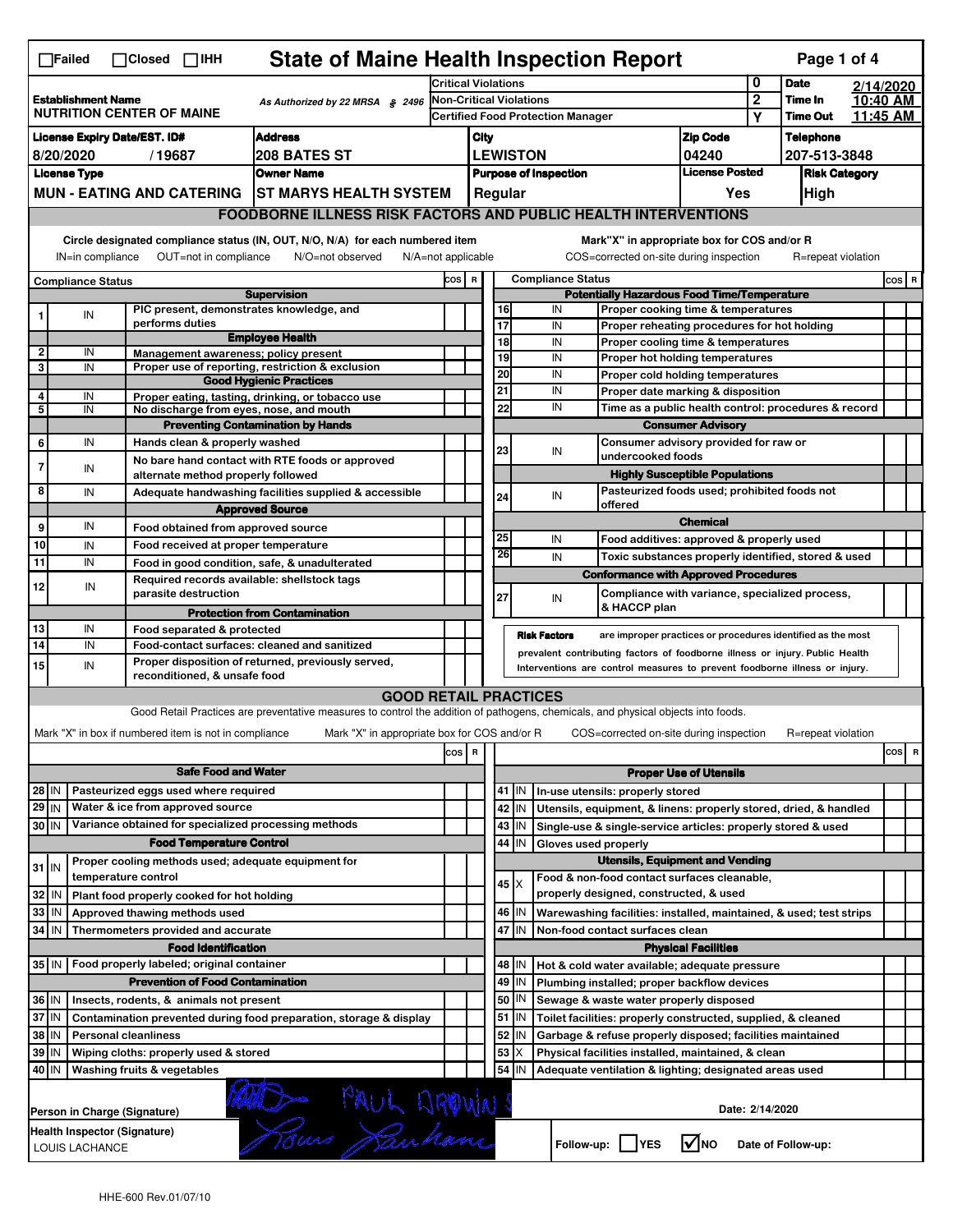|                                                                                       |       | <b>State of Maine Health Inspection Report</b><br>Page 2 of 4 |                                 |    |                    |                                  |  |  |
|---------------------------------------------------------------------------------------|-------|---------------------------------------------------------------|---------------------------------|----|--------------------|----------------------------------|--|--|
| <b>Establishment Name</b><br><b>NUTRITION CENTER OF MAINE</b>                         |       | As Authorized by 22 MRSA § 2496                               | 2/14/2020<br><b>Date</b>        |    |                    |                                  |  |  |
| <b>Address</b><br>License Expiry Date/EST. ID#<br>208 BATES ST<br>8/20/2020<br>/19687 |       |                                                               | City / State<br><b>LEWISTON</b> | ME | Zip Code<br>104240 | <b>Telephone</b><br>207-513-3848 |  |  |
| <b>Temperature Observations</b>                                                       |       |                                                               |                                 |    |                    |                                  |  |  |
| Location                                                                              |       |                                                               | <b>Notes</b>                    |    |                    |                                  |  |  |
| Air temp.                                                                             | $36*$ | Kitchen True 2 door cooler                                    |                                 |    |                    |                                  |  |  |

| Water | $110^{*}+$ | 3 bay                        |
|-------|------------|------------------------------|
|       |            |                              |
| Water | $102*$     | Handwash sink                |
|       |            |                              |
| Salsa | $38*$      | Rear room True 2 door cooler |
|       |            |                              |
| Quat  | 200 ppm    | 3 bay sink                   |
|       |            |                              |



**Date: 2/14/2020**

HHE-601(a)Rev.01/07/10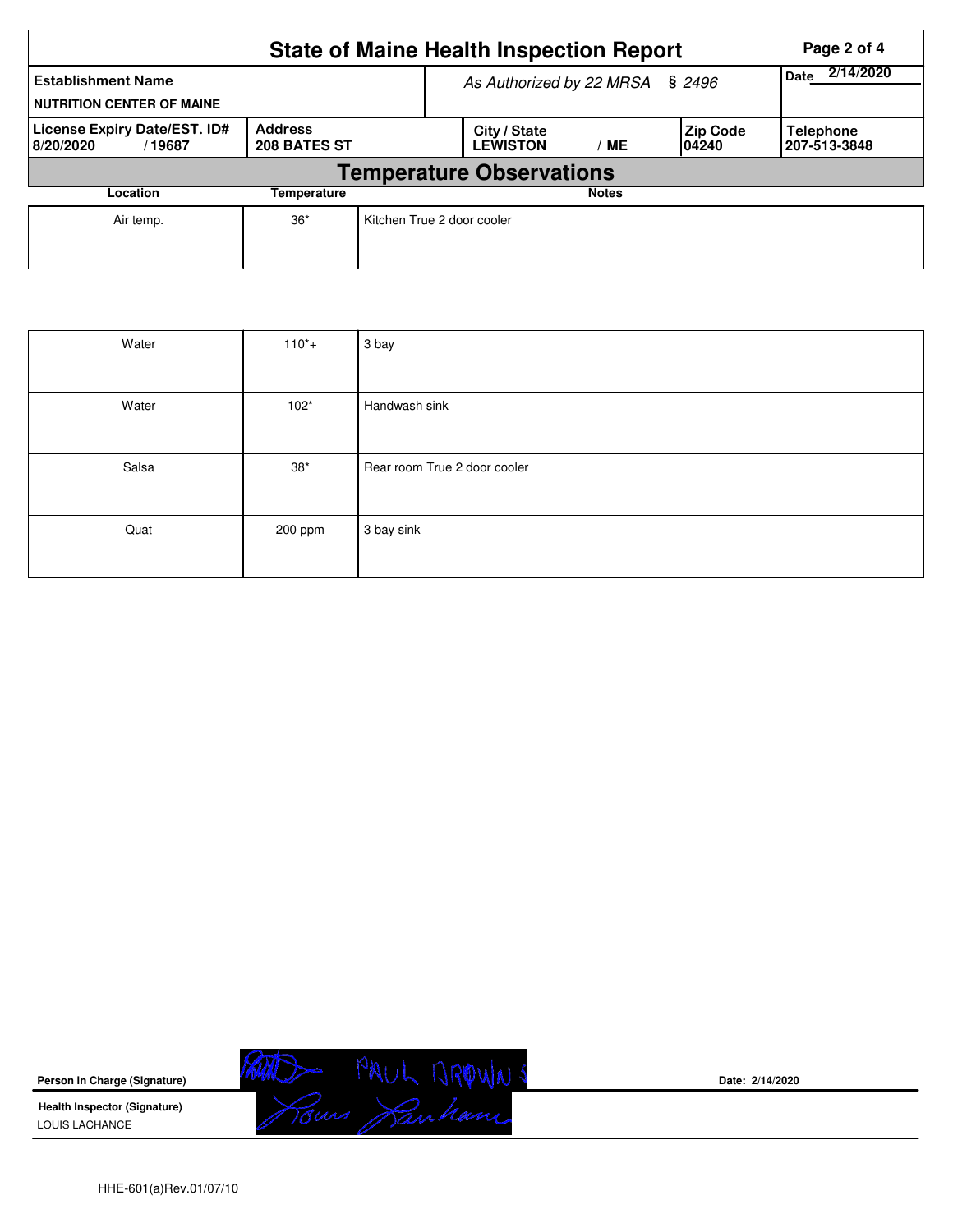|                                                                                                                                                    | Page 3 of 4                    |                                 |    |                          |  |  |  |  |
|----------------------------------------------------------------------------------------------------------------------------------------------------|--------------------------------|---------------------------------|----|--------------------------|--|--|--|--|
| <b>Establishment Name</b><br><b>NUTRITION CENTER OF MAINE</b>                                                                                      | 2/14/2020<br>Date              |                                 |    |                          |  |  |  |  |
| License Expiry Date/EST. ID#<br>8/20/2020<br>/19687                                                                                                | <b>Address</b><br>208 BATES ST | City / State<br><b>LEWISTON</b> | ME | <b>Zip Code</b><br>04240 |  |  |  |  |
| <b>Observations and Corrective Actions</b>                                                                                                         |                                |                                 |    |                          |  |  |  |  |
| Violations cited in this report must be corrected within the time frames below, or as stated in sections<br>8-405.11 and 8-406.11 of the Food Code |                                |                                 |    |                          |  |  |  |  |

45: 4-501.11: N: Equipment in disrepair.

INSPECTOR NOTES: Center area prep/cooking counter has laminate paneling that is seprating from fixture. Repair or replace to be sealed.

53: 6-201.11: N: Floors, walls, and ceilings are not smooth and easily cleanable.

INSPECTOR NOTES: Kitchen floor tiling needs to be resealed to prevent absorbsion of moisture/food debris. Replace missing coving where need be.



**Date: 2/14/2020**